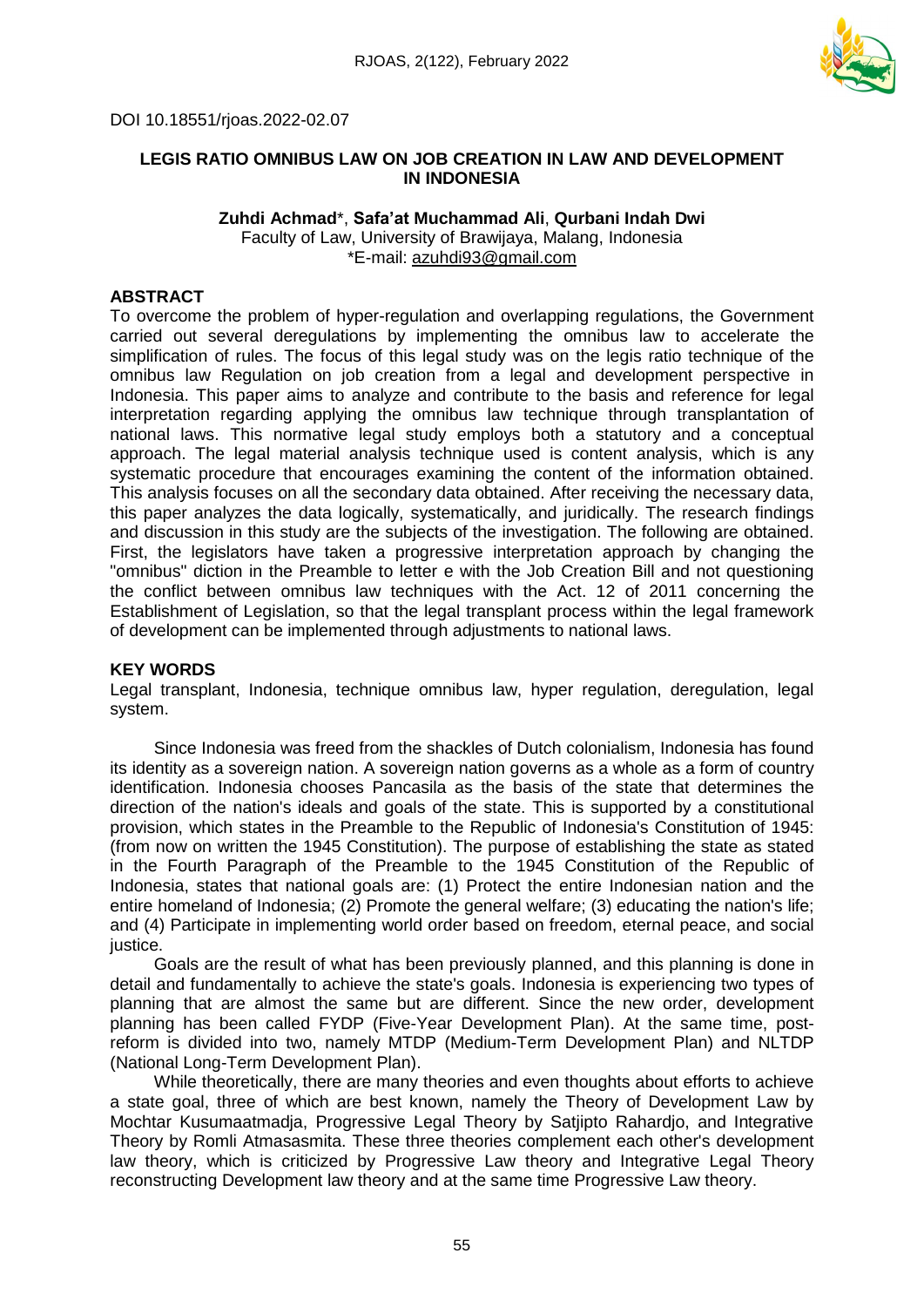

The purpose of development law theory and progressive legal theory is to make Law play a role in every aspect of long-term development. In the eyes of development law by Mochtar, reminding that the broad meaning is not limited to social rules as often mentioned before, but also covers the whole principles in human life, institutions, and processes that embody the application of these rules in reality.<sup>1</sup>. Because of this broad scope, legal development cannot be carried out with a normative approach alone but must be comprehensive.

The will of the rulers to achieve the goals of the state is fixated on sustainable development. It means that from each period of Government it changes to have a kind of development plan based on Pancasila and the will of the 1945 Constitution if viewed from the aspect of development law theory which places "development interests" as the goal, the tendency of legal transplantation is not a problem. Since development law prioritizes written laws that are universally applicable, which are generally formed from the authorities' will, in other words, development law is also possible to use foreign legal models as long as they follow development policies. Which may therefore have no historical roots in the importing country.<sup>2</sup>

Although Mochtar argues that Law has a value attachment to society, a good law is following the living Law in society. However, statements like this can be contradictory, considering that Law provides space for the state to determine what kind of Law is formed and applies in the central development. It even opens space for the adoption of foreign laws as long as they support development aspirations and are open to possible conflict with the living Law.

To apply the omnibus law technique in Indonesia, legislators established Law No. 11 of 2020 on Job Creation, a legal transplant (from now on referred to as the Job Creation Law). The Job Creation Act is an example of Indonesia's legalization of the omnibus law technique, which aims to bring about social and economic change geared toward development goals, such as ease of investment. The relevance of the Job Creation Law to Law and development can be seen in the Government's focus on making legal regulations as the basis for implementing and simplifying regulations using the omnibus law method.

In its journey, the Job Creation Law has caused polemics and rejections from the public. The arguments for its rejection varied, ranging from the formation of the Copyright Law, which was formally flawed, oppressing laborers and benefiting the upper class (the owners of capital). This was exacerbated by the demonstrations carried out successively by students and workers. $3$  Meanwhile, it is deemed to vary from existing laws and regulations in terms of substance and formation process. So shortly after its promulgation, the Job Creation Act was immediately flooded with requests for Judicial Review both related to formal and material matters. A group of workers petitioned the Constitutional Court for a formal review of the Job Creation Law, claiming that it was unconstitutional because it did not follow the principles of establishing laws and regulations outlined in the PPP Law, which is an embodiment of the Republic of Indonesia's 1945 Constitution regarding the formation of Legislative Regulations invitation.

While the opinion of the DPR and the Government is, on the contrary, the job creation law is a means for the investment climate to grow and the economy to improve, in addition, the method adopted by applying the omnibus law concept is considered incompatible with the legal system in Indonesia. Concerning the legis ratio of the Job Creation Law in the development of Law in Indonesia.

The fundamental problem is the conceptual order that needs to be continued, starting from the process of using the omnibus law technique as an alternative solution to an in-depth study of the dangers and benefits of using the omnibus law technique. This Research

 $\overline{a}$ <sup>1</sup> Arti hukum secara luas ini menurut Shidarta memiliki konsekuensi yang luas pula, karena Mochtar menggunakan kata asas, kaidah, lembaga, dan proses sekaligus dalam definisinya. Lihat Shidarta, "Posisi Pemikiran Teori Hukum Pembangunan", hlm. 14-1Kusuma-atmadja, Pembinaan Hukum dalam Pembangunan Nasional, hal. 11.<br><sup>2</sup> M. Zulfa Aulia, "Hukum Pembangunan Dari Mochtar Kusuma-Atmadja: Mengarahkan Pembangunan Atau Mengabdi Pada Pembangunan?,'

*Undang: Jurnal Hukum 1, no. 2 (2019): 363–392.*

Ary Wahyudi Nyoman, "Ribuan Buruh Demo Geruduk DPR Desak Setop Bahas UU Cipta Kerja," 2022, last modified 2022, accessed February 5, *2022, https://ekonomi.bisnis.com/read/20220114/12/1489040/ribuan-buruh-demo-geruduk-dpr-desak-setop-bahas-uu-cipta-kerja.*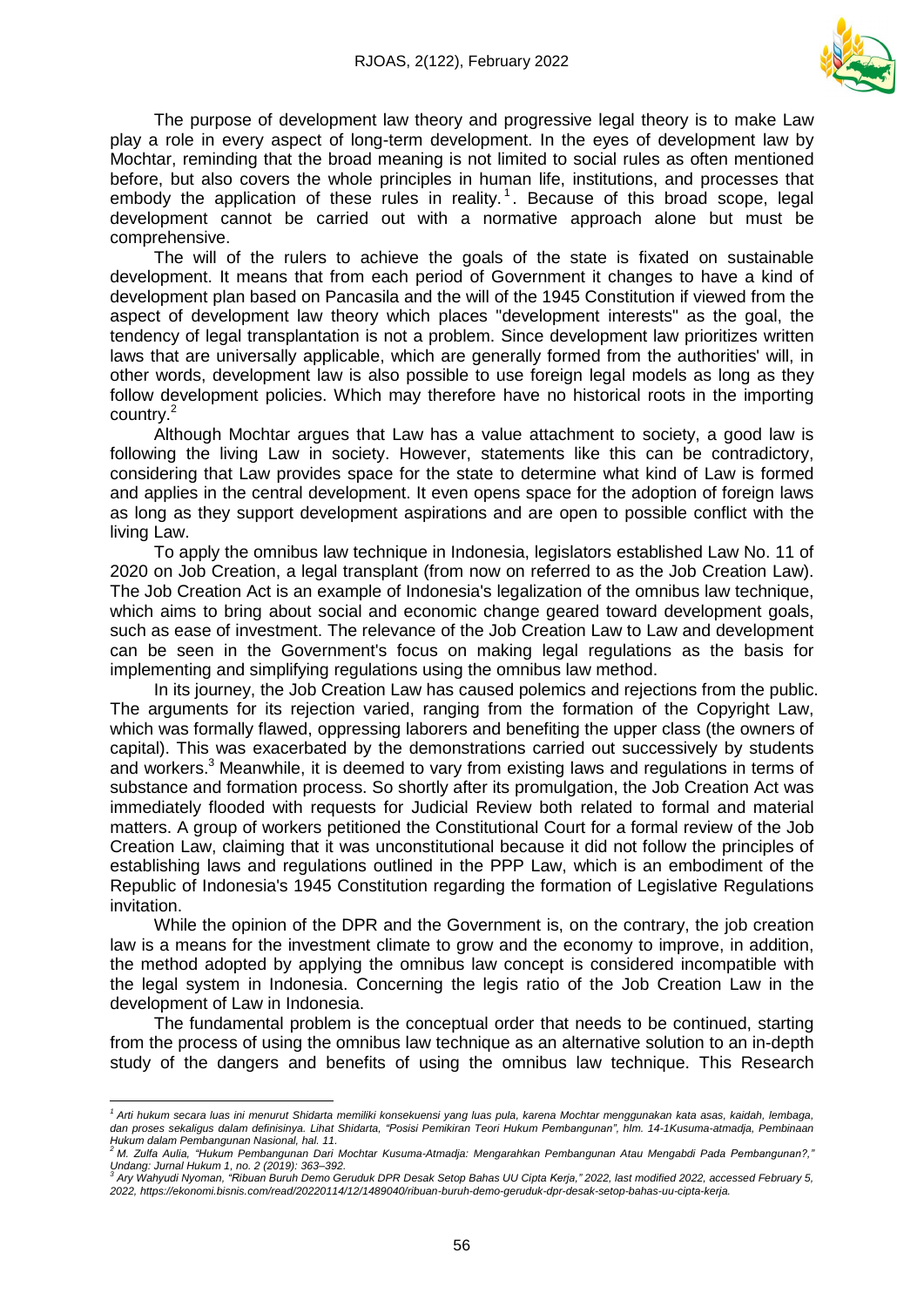

focuses on the formulation of the problem. What is the legis ratio technique of the omnibus law of the Job Creation Act in Indonesian legal development?

This Research is normative juridical Research using a statute approach and a conceptual approach. Journals, books of laws, and regulations are the main materials to obtain this research information. Normative Law is directly related to legal practice, namely the formation of Law and the application of Law. This approach views Law as synonymous with written norms made and promulgated by official institutions or officials.<sup>4</sup>

There are 3 (three) types of legal resources in this study: elementary, secondary, and tertiary legal materials. Provisions connected to the omnibus legis ratio approach of the Job Creation Act in Law and legal development in Indonesia based on legal and development theories, as well as other pertinent theories.<sup>5</sup> Secondary legal materials are all publications on a law that are not official documents (books, dictionaries, journals), while tertiary legal materials are: large Indonesian language dictionaries, Thursday law, encyclopedias, and others. The technique of collecting legal materials is by using a literature study model.

The legal material analysis technique used is content analysis, which is any systematic procedure that is encouraged to examine the content of the information obtained.<sup>6</sup>Secondary data becomes an important material, and after the data is obtained, it is continued by analyzing the data logically, juridically, and systematically. Logical means that the data collected is analyzed following the principles of deductive logic, namely, concluding a general problem to the concrete problems faced.<sup>7</sup> Systematic means to analyze data with one another that are interconnected and dependent. Furthermore, the data were assessed from a legal standpoint, starting with existing regulations and comparing them to the present positive  $Law<sup>8</sup>$ 

Legal Transplant etymologically means grafting, and in a legal context, Transplant means a legal transplant from a country that is different from its social reality and legal system. Frederich Schauer defines legal transplantation as "…the process by which laws and legal institutions developed in one country are then adopted by another." Transplant law is not limited to adoption as a written rule. However, it is related to the institution as a whole, so that two different legal systems are not a problem because the need will be the main reason for transplantation.<sup>9</sup>

Notably, practical comparative Law may be especially beneficial for transitional systems where foreign models are used to develop one's own Law with the intention of legal modernization or institutional reform.<sup>10</sup> Good Law is a law that is by those who live in society because in people's lives there are values that live and continue to develop. The most important thing of development is physical and a matter of developing a way of thinking and an attitude of life. Without changing attitudes and ways of thinking about modern institutions in life will not succeed. The concept of transplantation in the perspective of Law and development does have a relationship because the Law must play a role in development, but the Transplant that is carried out is not just a transplant of legal knowledge from outside, which is considered modern, but also the dose does not blindly maintain the originality of the two must be in balance.

Sustainable development is an effort by the ruling Government to achieve the goals of the state, including increasing people's living standards, reducing poverty, and adequate infrastructure. Achieving this goal requires careful, detailed, and sustainable planning. Rapid and measurable development is impossible to rely solely on tax revenues therefore the Government relies on other aspects, one of which is foreign capital or investment.

 $\overline{a}$ 

<sup>&</sup>lt;sup>4</sup> Poglabba, C, (2017), Tinjauan Yuridis Penyertaan Dalam Tindak Pidana Menurut KUHP, LEX CRIMEN, hal. (\_ )

<sup>&</sup>lt;sup>5</sup> Nishikawa., Y. (2020). The Reality of Protecting the Rohingnya: An Inherent Limitation of The Responsbility to Protect Asian Securtiy. https:doi.org/10/1080/14799855.2018.1547709<br><sup>6</sup> Redfern K. A Tri- Cheng M, Edwards D, Darcy S, "A Tri-Method Approach to a Review of Adventure Tourism Literature: Bibliometric Analysis,

Content Analysis, and a Quantitative Systematic Literature Review," journal of Hospitality & Tourism Research 42(6):997- (2016), *https://journals.sagepub.com/doi/abs/10.1177/1096348016640588.*

<sup>.&</sup>lt;br>Edy Lisdiyono, "Improving Legal Argument Critically in the Litigation Mechanism in Indonesia (an Empirical Study of Environmental Verdicts)," *Sriwijaya Law Review 1, no. 1 (2017): 64–73.*

Peter M. Kruyen and Marieke van Genugten, "Creativity in Local Government: Definition and Determinants," Public Administration 95, no. 3 *(September 2017): 825–841, https://onlinelibrary.wiley.com/journal/14679299.*

<sup>&</sup>lt;sup>9</sup> Frederick Schauer, "The Politics and Incentives of Legal Transplantation," CID Working Paper Series (2000).<br><sup>10</sup> Jaakko Husa, "Developing Legal System, Legal Transplants, and Path Dependence: Reflections on the Rule of *Comparative Law 6, no. 2 (December 1, 2018): 129–150.*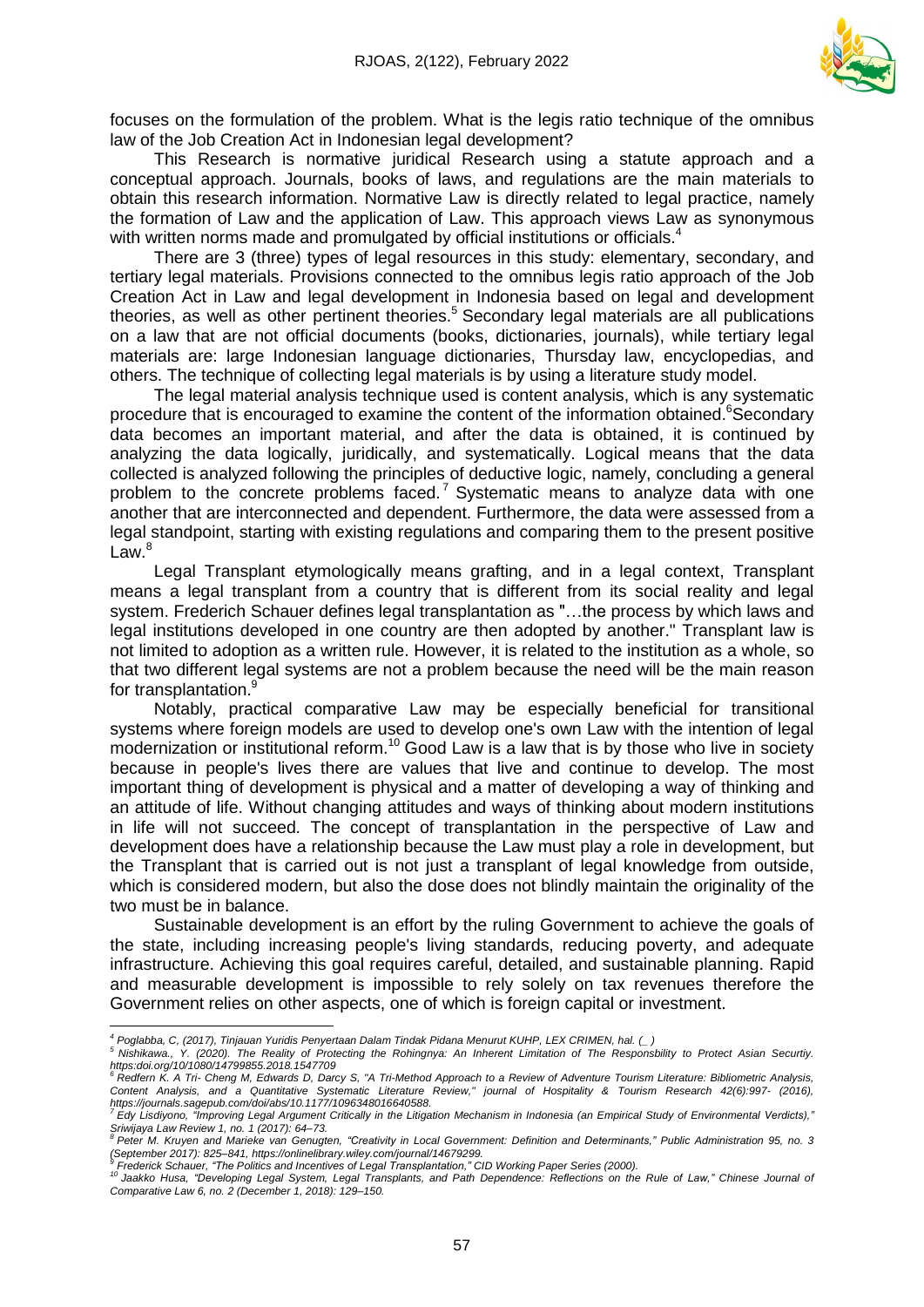

Regarding investment, it has been previously regulated in Law Number 25 of 2007 concerning Investment. With this Law, the state's goal of attracting foreign investment has proven successful; BPKM data states that investment in Indonesia has been increasing in this decade, Indonesia's investment realization in 2019 reached Rp. 809.6 trillion, exceeding the minimum target of Rp. Seven hundred ninety-two trillion targeted by the Government.<sup>11</sup>

However, these results are not optimal because Indonesia is still a lagging country compared to other ASEAN countries, the factor that causes the Government to realize that the country's poor economic performance is due to confusing regulations and complicated bureaucracy that makes foreign investors cancel their plans.<sup>12</sup>

Broadly speaking, the content of the legis ratio in the Employment Creation Law includes, among other things, regulatory restructuring (deregulation) and economic growth. As an effort to find out the formation of Law in-depth, it can be known by reading academic texts prepared previously because academic manuscripts are arranged in a scientific research activity that produces rational, critical, and objective thinking. Therefore, the existence of an academic text is important to describe in-depth thoughts before they are finally compiled in a legal text.

The analysis of the legis ratio begins by identifying the omnibus law regulation, which is carried out by observing the process of establishing the Job Creation Law as the first set to introduce omnibus law techniques in the field of legislation in Indonesia. Based on the Archives of the House of Representatives of the Republic of Indonesia regarding the establishment of the Job Creation Act, several documents were found as follows:

- Government's proposed bill on the job creation law, dated 17 December 2019;
- Factions' Responses to the Draft Job Creation Law (Title-Article 6 of the Bill) dated 20 May 2020;
- Report on the minutes of the Legislative Body Working Committee Meeting in the Context of Discussion of the Bill on Job Creation;
- Brief Report of the Legislative Body Meeting in the Context of a Work Meeting on the Draft Law on Job Creation;
- The Draft Law on Job Creation that has Obtained Approval at the 2nd Extraordinary Plenary Meeting of the Indonesian House of Representatives, October 5, 2020.

Based on the above documents, information is obtained that the background to the creation of the job creation bill is the Government's strategy to encourage economic growth through investments carried out by regulatory reforms in the field of business licensing. The reforms that need to be carried out are aimed at resolving investment barriers, namely the length of the bureaucratic chain, overlapping regulations, and many regulations that are not harmonious, especially in central and regional regulations (hyper-regulation).

There is a common technique in dealing with deregulation, namely by changing laws one by one, but it will be difficult to complete in an integrated manner and will take a long time. Therefore, the Government proposes to use the omnibus law method.<sup>[\[13\]](https://translate.googleusercontent.com/translate_f#_ftn13)</sup> Namely by establishing 1 (one) thematic law which changes various provisions regulated in various other laws.<sup>13</sup>

From the beginning, starting from academic manuscripts to the job creation bill, the Government's proposal in the Preamble to letter e stated that the proposed method was the omnibus law method which was considered to be able to solve various problems in several laws into one Law comprehensively. The scope of the Job Creation Law includes: (a) Improvement of the investment ecosystem and business activities; (b) employment' (c) convenience, protection, and empowerment, MSMEs, and cooperatives, (d) ease of doing business; (e) research and innovation support; (f) land acquisition; (g) economic zones; (h)

 $\overline{a}$ <sup>11</sup> Fauzan Ahmad, "Omnibus Law Cipta Kerja Merugikan Buruh Memanjakan Oligarki," last modified 2020, accessed February 5, 2022, *https://tirto.id/omnibus-law-cipta-kerja-merugikan-buruh-memanjakan-oligarki-f6aF.*

<sup>&</sup>lt;sup>12</sup> Rista Rama Dhany, "Saat Jokowi Marah Dengan Batalnya Investor Asing Ke Indonesia," 2021, accessed February 5, 2022, https://www.idxchannel.com/economics/saat-jokowi-marah-dengan-batalnya-investor-asing-ke-indonesia.<br><sup>13</sup> Omnibus Law menurut pendapat pemerintah merupakan sebuah praktik penyusunan peraturan perundang-undangan, yang banyak

negara-negara yang menganut sistem common law/anglo saxon seperti Amerika, Kanada, Inggris, Filipina dan lainnya. Prosesnya disebui Omnibus Legislating dan produknya disebut Omnibus berasal dari bahasa latin yang artinya segala atau semuanya (For Everything).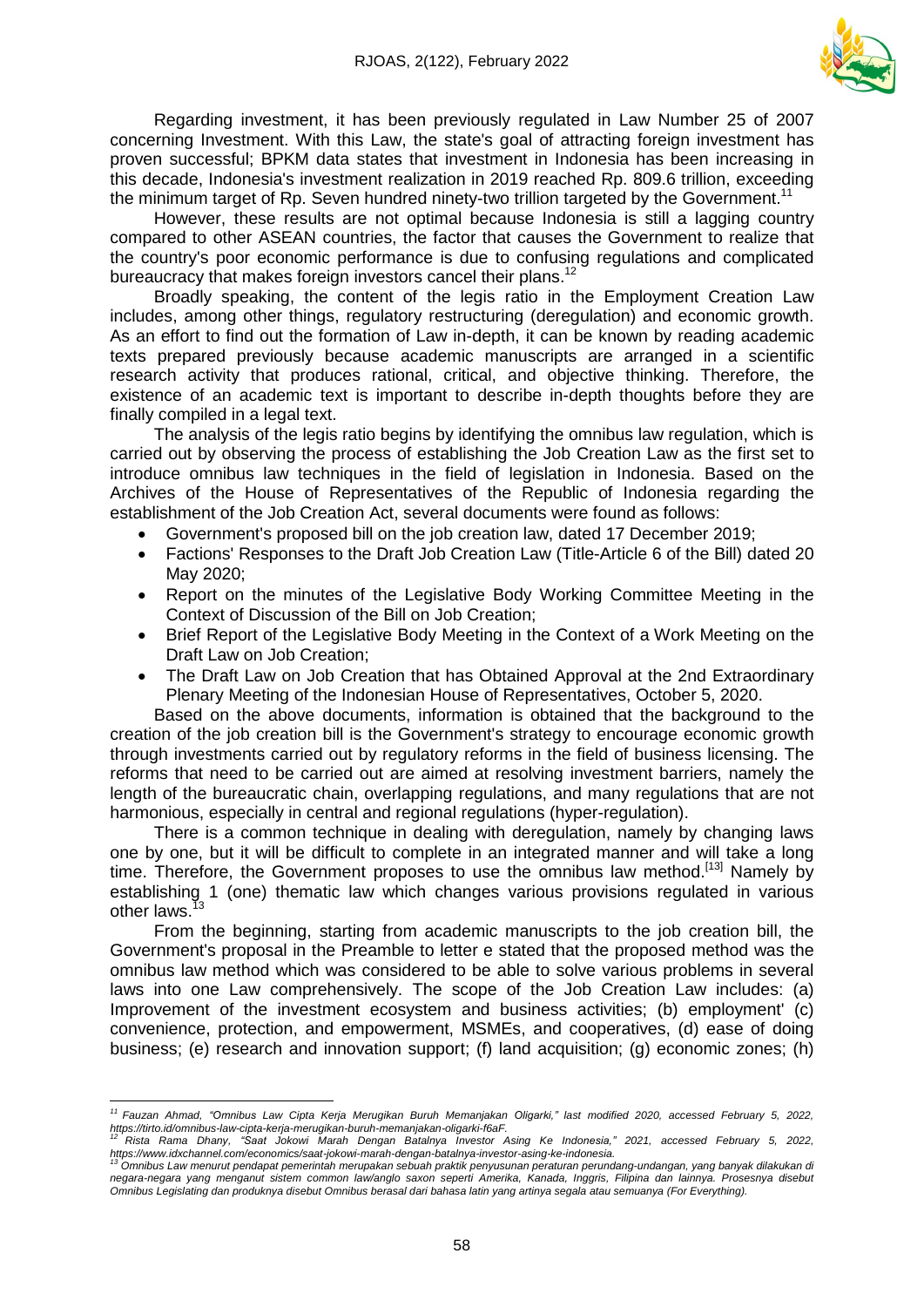

central government investment and acceleration of national strategy projects; (i) implementation of government administration and (i) imposition of sanctions.

Based on this information, at least it can be seen that the regulation regarding the omnibus law technique has become one of the aspects that are considered and the only alternative for the Government's idea to resolve deregulation, overlapping laws with the hope of bureaucratic efficiency and ease of investment. However, at the working committee meeting on May 20, 2020, in the response agenda of the factions, there were varied responses, but there were 2 (two) factions who gave related differences in concepts, including the following:

| No. | Fraction                              | Response                                                                                        | Description                                                                                                                                                                                                                                                                                                                                                                                                                                         |
|-----|---------------------------------------|-------------------------------------------------------------------------------------------------|-----------------------------------------------------------------------------------------------------------------------------------------------------------------------------------------------------------------------------------------------------------------------------------------------------------------------------------------------------------------------------------------------------------------------------------------------------|
|     | PKS (Partai<br>Keadilan<br>Sejahtera) | Changed                                                                                         | - The omnibus law method can only be used if there is a conflict of<br>norm found.<br>- As for changes in the substance of sectoral laws that do not contain<br>conflict of norm issues, they must be carried out following the process<br>determined by Law<br>- Legislative riders are prone to smuggling articles of particular<br>interest.<br>- Not accommodated in Law no. 12 of 2011 concerning the<br>establishment of laws and regulations |
| 2   | PAN (Partai<br>Amanat<br>Nasional)    | Potentially Violating Law<br>no. 12 of 2011 concerning<br>the Establishment of<br>Legislations. | - The use of the omnibus law method in the formation of the Ciptaker<br>Bill without heeding the provisions of Law no. 12 of 2011 Jo Uu No. 15<br>of 2019 can be said to violate the Act.<br>- If the Government wants to make massive changes using the<br>omnibus law method, then the best way is to amend Law no. 12 of<br>2011 concerning the establishment of legislation.                                                                    |

Table 1 – Responses description

The responses mentioned above by the two PKS (Partai Keadilan Sejahtera) factions and the PAN (Partai Amanat Nasional) faction regarding the legal application of the omnibus law method are quite reasonable because historically, the omnibus law or what is called the omnibus bill is generally applied by common law countries system, Canada and the United States became the first two countries to apply the omnibus law method. Canada in 1888, namely the Law in the context of the unification of 2 (two) railroad laws, while the United States only implemented it in the 19th century and there have been three omnibus bills that received enough attention in its time, one of which was an event that known as "the Compromise of 1850". 15

Conceptually, this omnibus bill method is an efficient method applied to amend some or even many laws that contain various policy materials that are interrelated with one another. In general, the omnibus bill can be drafted with 3 (three) possible models of change, namely:<sup>16</sup>

- One or more laws are repealed and amended with and become one new Law;
- Only certain articles of several laws are amended by a new law, while the old Law remains in effect with changes based on the new Law;
- With the formation of a new law, there are one, two, or more old laws that are declared revoked and no longer valid, and there are also one, two, or more other laws that remain valid but with changes to certain articles as regulated by the new Law.

Since the three techniques listed above are general omnibus techniques used by various common law countries, it can be said that the method of forming legislation through omnibus is relatively dependent on needs because the three techniques listed above are not good or bad choices. But rather ways to supplement and strengthen existing mechanisms in the law-making process by allowing legislative and Government institutions to work more efficiently and effectively, as well as more quickly.

According to Jimly Asshidiqie, Indonesia has implemented an omnibus law system, namely Law no. 7 of 2017 concerning General Elections, although some opinions state that

l

<sup>&</sup>lt;sup>14</sup> Pemerintah Republik Indonesia, "Naskah Akademis RUU Cipta Kerja," Journal of Chemical Information and Modeling 53, no. 9 (2019): 1689-*1699. <sup>15</sup> Jimly Asshiddiqie, Omnibus Law Dan Penerapannya Di Indonesia (Jakarta: Konpress, 2020).*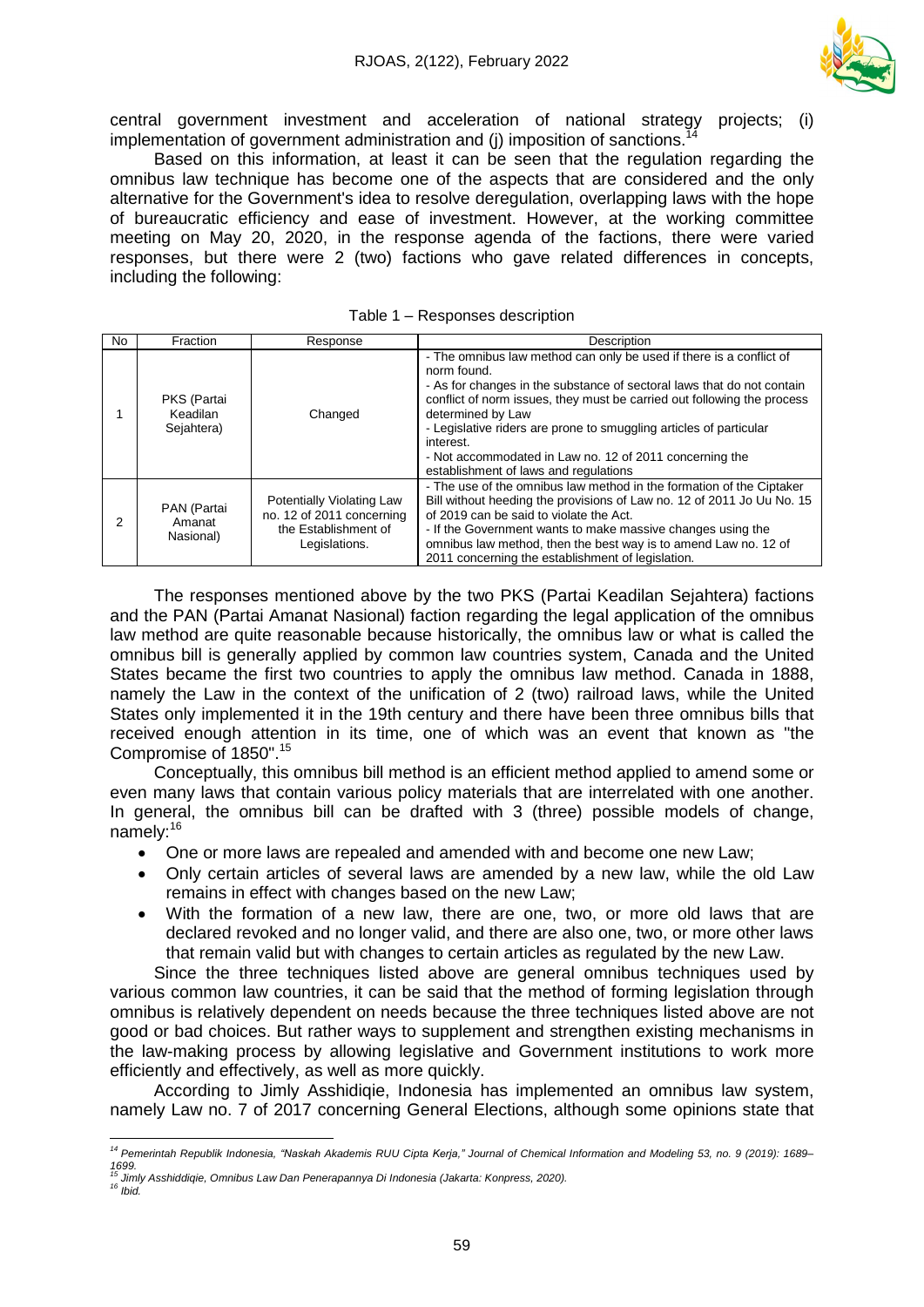

the Law is the result of a codification (combination) of other laws. The Law includes the amalgamation of three laws, namely Law Number 42 of 2008 concerning the Election of the President and Vice President, Law Number 15 of 2011 concerning General Election Organizers, Law Number 8 of 2012 concerning Elections for DPD Members, and DPRD. Since the intention of the legislator is only to unite various provisions deemed important by the Law, this action can be referred to as a limited omnibus or omnibus legislative technique.

This means that, in terms of experience, Indonesia has the historical experience, although it is not entirely possible to use the omnibus law technique, while normatively the Law on the Formation of Legislation does not accommodate the formation using this technique, that does not mean that this omnibus law technique cannot be applied in Indonesia, as long as the Law is enacted. Comply with the provisions of the formal requirements and principles, as well as the principles of the formation of other laws, and then it is legally valid. This means that legal interpretation is not always interpreted with formal legalism but uses a progressive legal approach by emphasizing the importance of other interpretations of the Rule of Law.

In other words, this omnibus law is a legal tradition of the common law system, which is transplanted into a trend in the development of Law in various countries because it adapts to global trends. The current trend of legal development in various countries is not based on the context of the type and system adopted, but depending on what is needed and how to improve it, science continues to evolve.

The next search is to use Mochtar Kusumaatdmadja's method of thinking with his legal theory of development, which reveals that Law is universal, and from its nature, it is possible to transplant foreign laws. From the perspective of development law, it may be true, but the other side of this development law is to give the state the widest possible space in the name of development so that conflicts with the laws that live in society will arise.

Although Mochtar argues that Law has a value attachment to society which means that a good law is following the living Law in society (the living Law). But besides that, statements like this can be contradictory, considering that in the main, development law provides space for the state to determine what kind of Law is formed and applies, and even opens space for the adoption of foreign laws as long as they support development aspirations, and are therefore open. The possibility of conflict with the Law that lives in society.

Problems with such a system indicate that the legal problems we face are very complex. On the one hand, the Law is seen as a value system that is entirely under the umbrella of a basic norm called the grundnorm or basic norm. Law moves between two different worlds, both the world of values and the world of everyday life (social reality). As a result, tensions often occur when the Law is applied. When the Law, which is full of values, is to be realized, it must deal with various factors that influence the social environment.<sup>17</sup>

For this reason, consideration of the omnibus law transplant needs to be adjusted to the existing legal culture, because according to Friedman, legal culture is a kind of gasoline that will drive the motor of the existing legal order, and without this motor, the legal system will become a dead institution.<sup>18</sup> In its development, the omnibus bill practices in Canada are relatively more widely accepted than in the United States. The controversy arising from the application of this omnibus bill formation technique in the United States is classified as very strong, so many states oppose and even prohibit the practice of omnibus bills from being implemented.

In practice, it turns out that legislators do not have the ability and speed to work that can keep up with the speed of changing legal needs. Therefore, the Law always limps behind the development of the legal needs of society.<sup>19</sup> After the Reformation, various kinds of laws and regulations were formed without a thorough study; as a result, causing hyper-regulation, which is a situation where a lot of laws and regulations are formed, without considering (1)

 $\overline{\phantom{a}}$ 

<sup>&</sup>lt;sup>17</sup> Ditta Chandra Putri Ahmad Ulil Aedi, Sakti Lazuardi, "ARSITEKTUR PENERAPAN OMNIBUS LAW MELALUI TRANSPLANTASI HUKUM *NASIONAL PEMBENTUKAN UNDANG-UNDANG (Architecture of the Application of Omnibus Law Through National Legal Transplantation Formation of Law)," Jurnal Ilmiah Kebijakan Hukum 14, no. 2 (2020): 1–18.*

*<sup>18</sup> Rahardjo Satjipto, Hukum Dan Masyarakat (Jakarta: Angkasa, 1980).*

<sup>19</sup> Sidharta Arief B, Pengembanan Hukum Dewasa Ini Di Indonesia (UNPAR: Epistema Institut, Berkala Isu Hukum dan Keadilan Eko-Sosial, *2012).*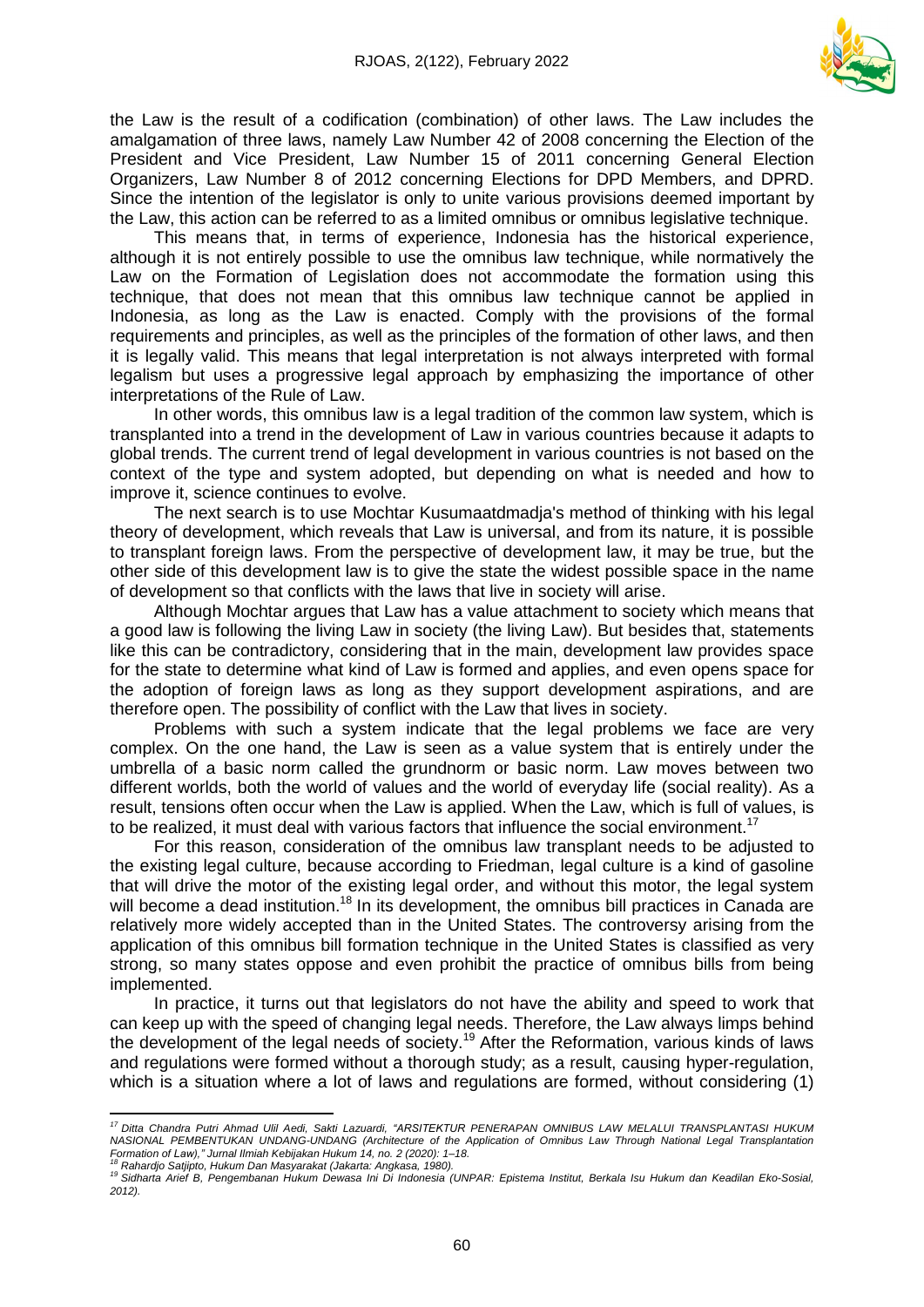

whether the legislation is needed to support priorities development. And (2) whether the substance has been regulated by other sector laws and regulations.

As a result, if the method of changing the Law one by one is used, the hyper-regulation reaction and overlapping of these regulations would take a long time and cost a lot of money, thus the omnibus law approach is regarded as capable of solving hyper-regulation problems that occur in Indonesia. Hyper regulation and the lack of quality of the laws that are formed will lead to legal consequences that are increasingly alienated and alienated from the people themselves, and the meaning alienation is that there are many rules but these rules are ineffective and cannot be enforced. In addition, hyper-regulation also creates legal uncertainty, complicates investment growth, and ultimately harms Indonesia internationally.

Legislators are required to not be fixated on formal legal in the legislative process and respond to the needs of the community. Formalizing the omnibus law in the content of Law Number 12 of 2011 concerning the Establishment of Legislation as amended by Law Number 15 of 2019 concerning Amendment to Law Number 12 of 2011 concerning the Establishment of Legislation, is an option when the legal transplant process is in the form of a law text. However, the choice to formalize the omnibus law in the material for the formation of the Law implies that the benefits of Law through an interpretative approach to the legal text itself are not free and absolute. The Panja's agreement to change the "Omnibus" diction in the Preamble to letter e of the Job Creation Act proposed by the Government is appropriate. Considering that the omnibus diction is not recognized in the regulations for the formation of laws. Hence, a progressive interpretation is needed to ensure the community's need for the Law.

It is characterized by the application of the transplant technique in Law and development because it presupposes that the Law is uniform, applies equally to all people, is reasonable, emphasizes individual rights and obligations, and is managed by professionals. As a result, the emphasis is solely on institutions or the state, with no acknowledgment or denial of the existence of a system outside the Law.

This paradigm contradicts the progressive Law proposed by Satjipto Rahrdjo, where the Law does not only look at legal factors but also has to pay attention to non-legal factors in which there are customs from the local culture and customs of the community. The legislators are expected to pay attention to this and not get caught up in narrow progressive thinking. When examined further, Pancasila and the Republic of Indonesia's 1945 Constitution show that the Law's transplanting or application is dependent not just on legal or written legal considerations but also on non-legal reasons.

#### **CONCLUSION**

As a closing of this legal study, Research to come up with the conclusion: The need for realignment with the omnibus law technique is the right choice compared to using the amendment method one by one Law, related to the omnibus law technique in the findings of the legis ratio of the Job Creation Act that the former The Law has used a progressive legal interpretation approach that is not fixated on legal formalism in the provisions of Law 12 of 2011 concerning the Formation of Legislation, by changing the preamble diction of letter e of the Job Creation Bill with a more appropriate language, without changing the intent and will of the proposer of the Act, namely the omnibus law technique. Meanwhile, legal transplanting is a compatible technique in Law and development because the focus on Law and development is only on a uniform system that maximizes the role of the state in development so that the Transplant in development law does not need to be formalized into a legal product but can become legal teaching that is applied from the common law system to the civil law system.

The following can be given as a contribution from the outcomes of Research on legal studies about omnibus law techniques through the transplantation of national laws for the formation of laws: The use of omnibus law procedures varies by country, as evidenced by the disparities in public responses seen in the United States and Canada. Although the development law is in the argument that the Law is universal and open, but not merely the